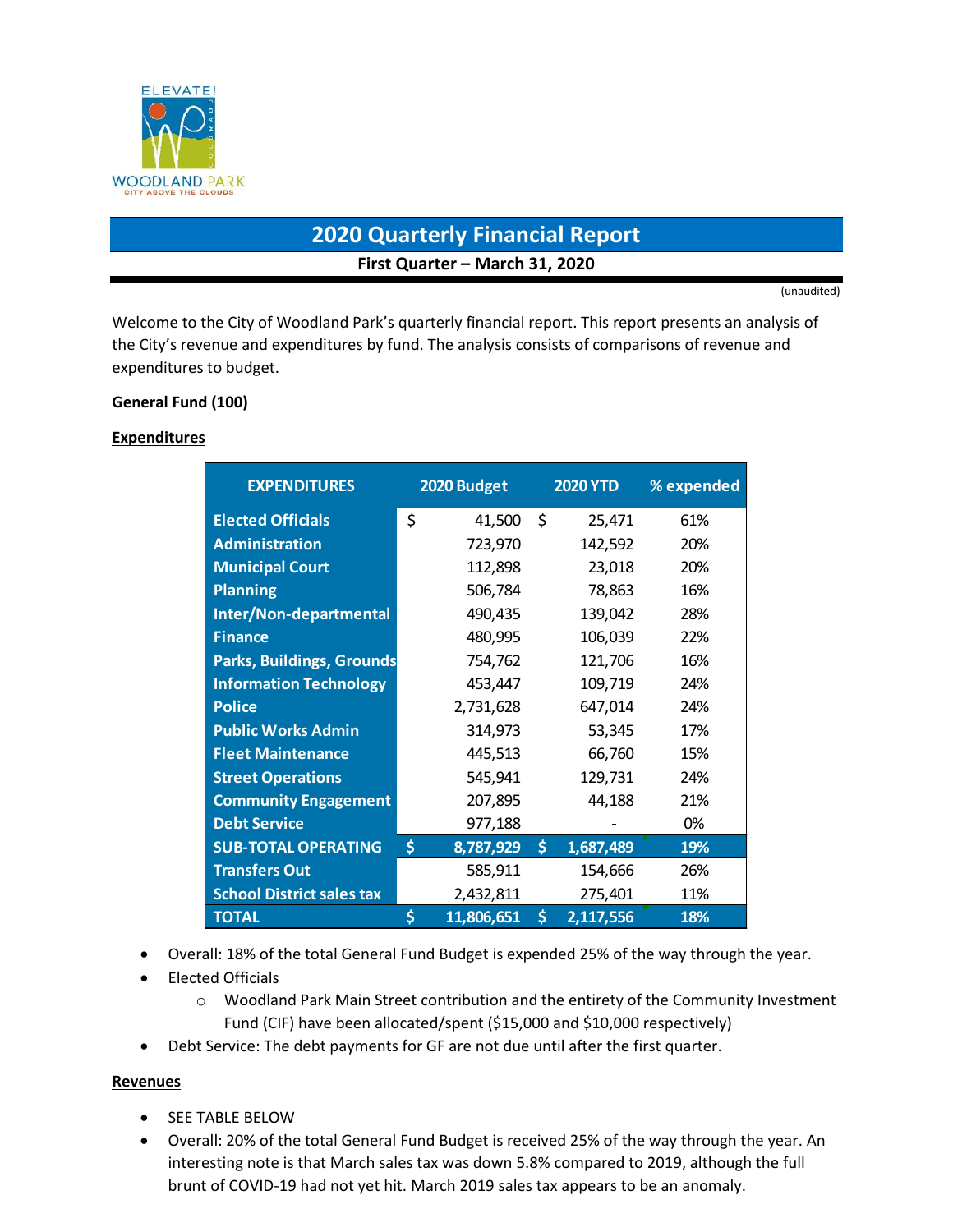Business license revenue: at 104% received – business license renewal is due at beginning of beginning of the year, and more internet related businesses exist today than ever have.

| <b>REVENUE</b>                      | 2020 Budget<br><b>2020 YTD</b> |     |                          | %        |
|-------------------------------------|--------------------------------|-----|--------------------------|----------|
|                                     |                                |     |                          | received |
| <b>Taxes</b>                        |                                |     |                          |          |
| property tax                        | \$<br>2,003,267                | \$  | 905,622                  | 45%      |
| specific ownership tax              | 248,155                        | \$  | 18,687                   | 8%       |
| sales tax - 2%                      | 4,280,825                      | \$  | 543,761                  | 13%      |
| sales tax - school district - 1.09% | 2,432,811                      | \$  | 326,353                  | 13%      |
| sales tax vendor fee + late fees    | 152,407                        | \$  | 20,883                   | 14%      |
| vehicle use tax                     | 225,145                        |     | 40,172                   | 18%      |
| construction use tax                | 70,000                         |     | 14,458                   | 21%      |
| franchise/occupation tax            | 293,660                        |     | 4,000                    | 1%       |
| <b>Total Taxes</b>                  | 9,706,270                      |     | 1,873,938                | 19%      |
|                                     |                                |     |                          |          |
| <b>Licenses and Permits</b>         |                                |     |                          |          |
| <b>business licenses</b>            | 106,600                        |     | 110,736                  | 104%     |
| other licenses/permits              | 4,500                          |     | 3,313                    | 74%      |
| <b>Total Licenses and Permits</b>   | 111,100                        |     | 114,049                  | 103%     |
|                                     |                                |     |                          |          |
| Intergovernmental                   |                                |     |                          |          |
| highway user tax                    | 292,444                        |     | 48,581                   | 17%      |
| <b>E911 PSAP funding</b>            | 200,000                        |     |                          | 0%       |
| road and bridge                     | 19,000                         |     | 6,930                    | 36%      |
| <b>DOLA</b> grants                  | 55,000                         |     | 2,380                    | 4%       |
| motor vehicle registration          | 35,711                         |     | 2,303                    | 6%       |
| cigarette tax                       | 17,000                         |     | 1,541                    | 9%       |
| severance tax                       | 45,756                         |     | $\overline{\phantom{0}}$ | 0%       |
| drug prevention SRO                 | 24,000                         |     | 6,600                    | 28%      |
| other intergovermental              | 56,500                         |     |                          | 0%       |
| <b>Total Intergovernmental</b>      | 745,411                        |     | 68,335                   | 9%       |
|                                     |                                |     |                          |          |
| <b>Charges for Services</b>         |                                |     |                          |          |
| court fees                          | 14,300                         |     | 4,504                    | 31%      |
| police fees                         | 61,928                         |     | 11,382                   | 18%      |
| planning fees                       | 39,000                         |     | 22,892                   | 59%      |
| building permit fees                | 20,000                         |     | 15,626                   | 78%      |
| public works fees                   | 2,500                          |     | 1,215                    | 49%      |
| build-a-generation/teen center      | 7,400                          |     | 1,560                    | 21%      |
| cemetery fees                       | 11,000                         |     | 3,875                    | 35%      |
| <b>Total Charges for Services</b>   | 156,128                        |     | 61,054                   | 39%      |
| <b>Fines and Forfeitures</b>        |                                |     |                          |          |
|                                     | 61,200                         |     | 25,170                   | 41%      |
| <b>Other</b>                        |                                |     |                          |          |
| investment earnings                 | 25,000                         |     | 5,105                    | 20%      |
| grants/contributions/donations      | 136,500                        |     | 33,021                   | 24%      |
| miscellaneous                       | 22,300                         |     | 9,410                    | 42%      |
| vendor fee                          |                                |     |                          |          |
| <b>Total Other</b>                  | 245,000                        |     | 47,536                   | 19%      |
|                                     |                                |     |                          |          |
| <b>Transfers In</b>                 | 920,666                        |     | 141,630                  | 15%      |
|                                     |                                |     |                          |          |
| <b>Total</b>                        | \$<br>11,884,575               | \$. | 2,331,710                | 20%      |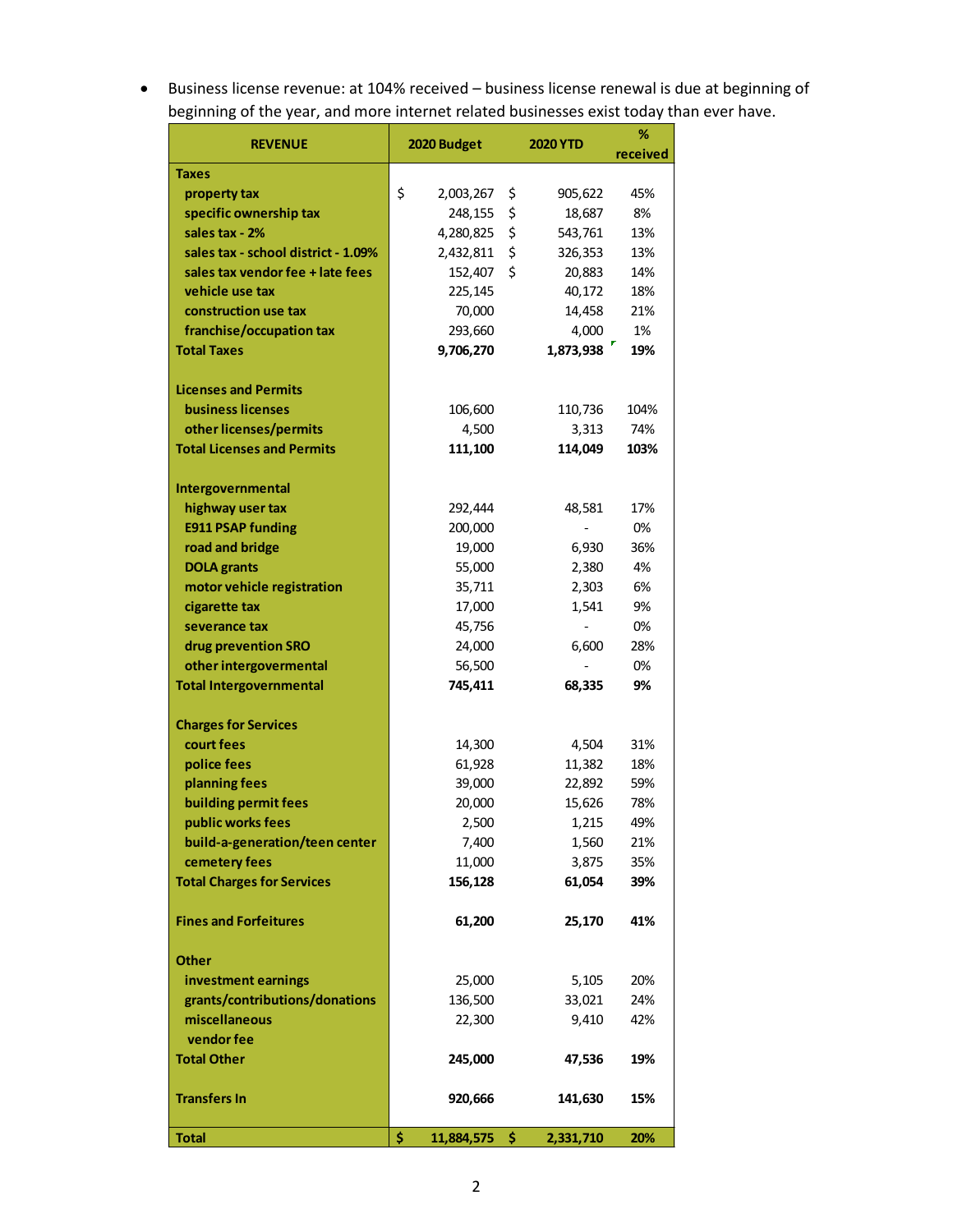At the end of the first quarter, the fund balance in the General Fund was \$2,829,674. Of this, \$1,700,659 is unrestricted/unassigned.

| <b>General Fund Summary</b>                                                                                                | budget                                                  | <b>2020 YTD</b>                                          | % received/<br>expended |
|----------------------------------------------------------------------------------------------------------------------------|---------------------------------------------------------|----------------------------------------------------------|-------------------------|
| beginning fund balance<br>revenue<br>expenditures<br>ending fund balance                                                   | \$ 2,805,792<br>11,884,575<br>11,806,653<br>\$2,883,714 | \$ 2,805,792<br>2,268,940<br>2,245,058<br>\$2,829,674    | 19%<br>19%              |
| fund balance designations<br>nonspendable<br>restricted for emergencies<br>unrestricted, unassigned<br>ending fund balance | \$<br>775,000<br>354,015<br>1,589,314<br>2,718,329      | \$.<br>775,000<br>354,015<br>1,700,659<br>2,829,674<br>S |                         |

### **Culture and Recreation Fund (220)**

| <b>CULTURE AND RECREATION FUND</b> | <b>2020 YTD</b><br>2020 Budget |            | % received/<br>expended |         |     |
|------------------------------------|--------------------------------|------------|-------------------------|---------|-----|
| <b>Revenue</b>                     |                                |            |                         |         |     |
| <b>Parks and Recreation</b>        | \$                             | 96,750     | -\$                     | 10,141  | 10% |
| <b>Woodland Aquatic Center</b>     |                                | 417,000    |                         | 63,715  | 15% |
| <b>Cultural Center</b>             |                                | 62,000     |                         | 23,777  | 38% |
| <b>Transfer In/Support</b>         |                                | 660,911    |                         | 170,119 | 26% |
| <b>Total Revenue</b>               | \$                             | 1,236,661  | - \$                    | 267,752 | 22% |
|                                    |                                |            |                         |         |     |
| <b>Expenditures</b>                |                                |            |                         |         |     |
| <b>Parks and Recreation</b>        | \$                             | 347,676 \$ |                         | 62,256  | 18% |
| <b>Woodland Aquatic Center</b>     |                                | 749,190    |                         | 180,870 | 24% |
| <b>Cultural Center</b>             |                                | 139,795    |                         | 30,605  | 22% |
| <b>Total Expenditures</b>          | \$                             | 1,236,661  | \$.                     | 273,731 | 22% |
|                                    |                                |            |                         |         |     |
|                                    |                                |            |                         |         |     |

Revenues are 22% received 25% of the way through the year.

- Parks and Recreation is 18% expended with 10% of budgeted revenues received.
- Cultural Center budget is 22% expended with 38% of budgeted revenues received. Before COVID-19, the Cultural Center was very busy with bookings and events.
- Woodland Aquatic Center budget is 24% expended with 15% of budgeted revenues received.
	- o The following table provides further detail of the financial operations of the Woodland Aquatic Center.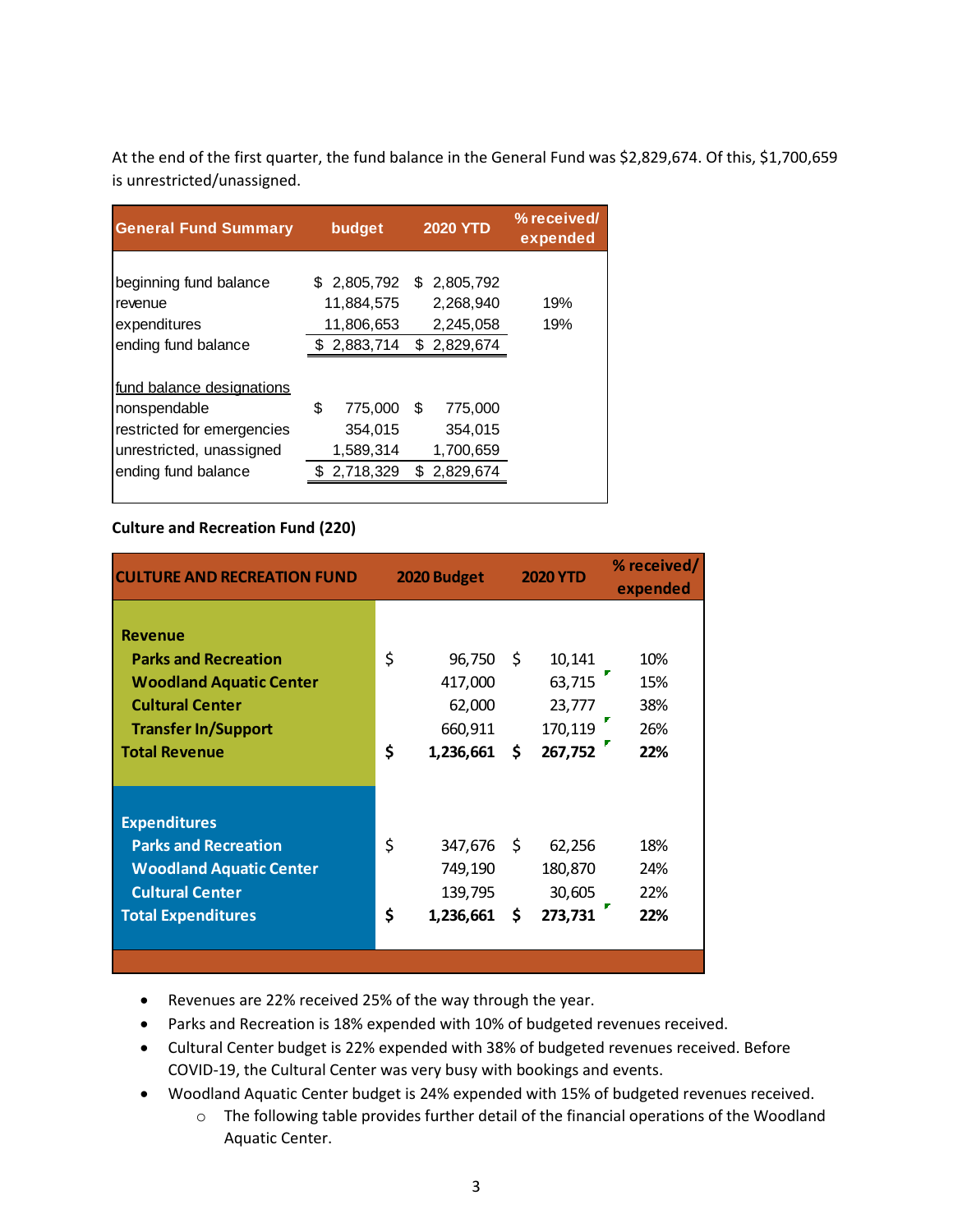o The challenge for the Aquatic Center this year is the closing of the Aquatic Center in March, April and May due to COVID-19 and the effect this will have on revenue totals for the year. Currently, the Aquatic Center has continued restrictions and limitations.

| <b>WOODLAND AQUATIC CENTER</b> |    | 2020 Budget | <b>2020 YTD</b> |         | % rec/exp |
|--------------------------------|----|-------------|-----------------|---------|-----------|
| <b>Revenue</b>                 |    |             |                 |         |           |
| <b>Learn to Swim Program</b>   | \$ | 45,000      |                 | 6,805   | 15%       |
| <b>Fitness Programs</b>        |    | 22,000      |                 | 4,140   | 19%       |
| <b>Sports Programs</b>         |    |             |                 |         |           |
| <b>Silver Sneakers Program</b> |    | 8,500       |                 | 813     | 10%       |
| <b>Daily Use Fees</b>          |    | 120,000     |                 | 14,754  | 12%       |
| <b>Pass and Punch Cards</b>    |    | 169,000     |                 | 19,688  | 12%       |
| <b>Merchandise Sales</b>       |    | 6,000       |                 | 513     | 9%        |
| <b>Facility Rentals</b>        |    | 30,000      |                 | 7,529   | 25%       |
| <b>Special Events</b>          |    | 3,500       |                 | 146     | 4%        |
| <b>Concecessions</b>           |    | 12,000      |                 |         | 0%        |
| <b>Contributions/Donations</b> |    | 1,000       |                 |         | 0%        |
| <b>Total</b>                   | Ś  | 417,000     | \$              | 54,387  | 13%       |
| <b>Expenditures</b>            |    |             |                 |         |           |
| <b>Salary and Benefits</b>     | \$ | 513,987     | \$              | 115,897 | 23%       |
| <b>Purchased Services</b>      |    | 18,103      |                 | 7,355   | 41%       |
| <b>Operating Expenditures</b>  |    | 199,400     |                 | 55,611  | 28%       |
| <b>Supplies</b>                |    | 17,700      |                 | 2,007   | 11%       |
| <b>Total</b>                   | \$ | 749,190     | \$              | 180,870 | 24%       |

The fund balance in the Culture and Recreation Fund on March 31 was \$121,496.

| <b>Culture and Recreation</b><br><b>Fund Summary</b>                                         | budget   |                                              |         | <b>2020 YTD</b>                          | % received/<br>expended |
|----------------------------------------------------------------------------------------------|----------|----------------------------------------------|---------|------------------------------------------|-------------------------|
| beginning fund balance<br>revenue<br>expenditures<br>ending fund balance                     | \$       | 124,685<br>1,236,661<br>1,236,661<br>124,685 | S<br>\$ | 124,685<br>270,542<br>273,731<br>121,496 | 22%<br>22%              |
| fund balance designations<br>nonspendable<br>unrestricted, unassigned<br>ending fund balance | \$<br>\$ | 85,003<br>39,682<br>124,685                  | S<br>\$ | 85,003<br>36,493<br>121,496              |                         |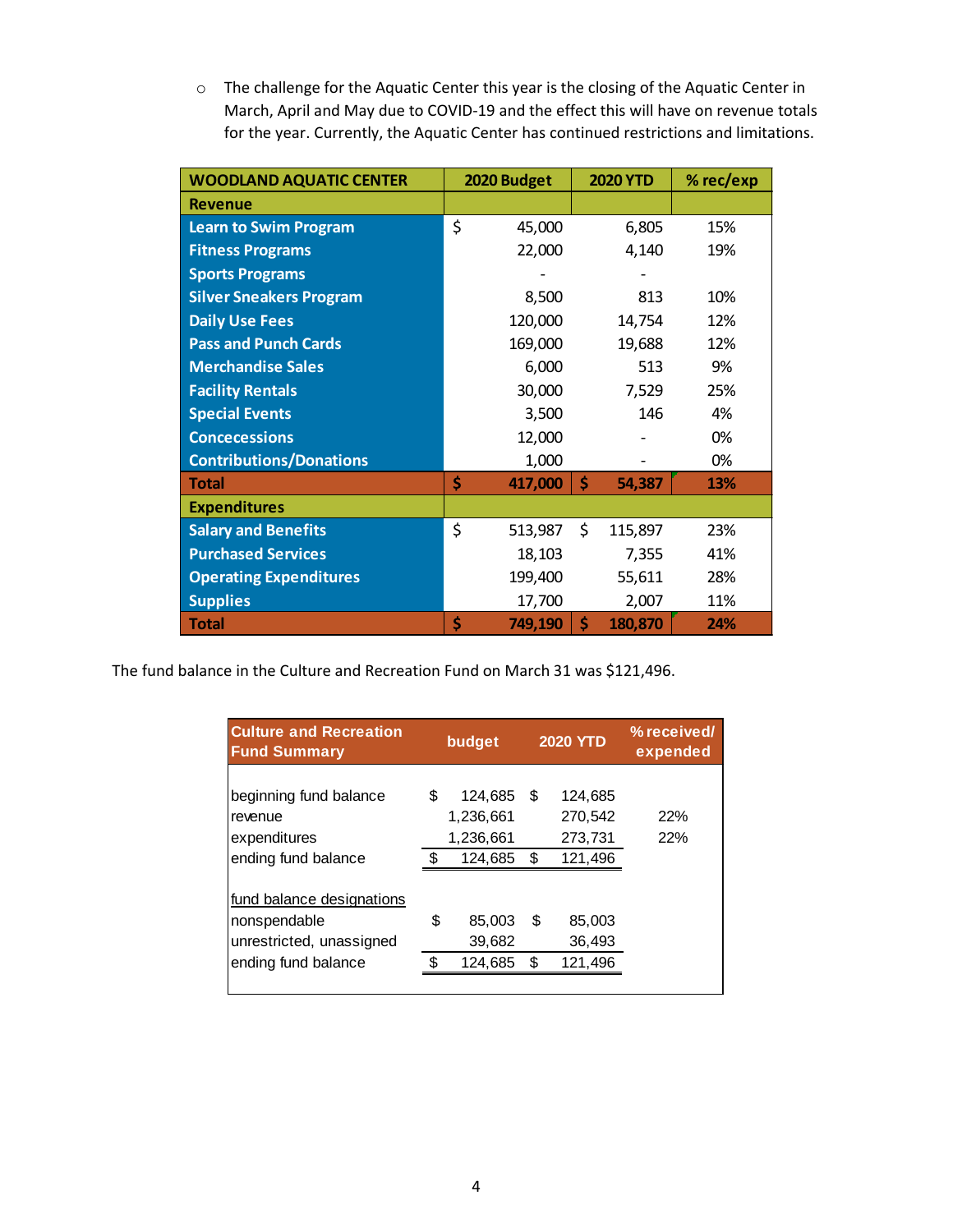### **Street Capital Improvement Fund (410)**

| <b>STREET CAPITAL IMPROVEMENT</b> | 2020 Budget |           | <b>2020 YTD</b> |         | % received/ |
|-----------------------------------|-------------|-----------|-----------------|---------|-------------|
| <b>FUND</b>                       |             |           |                 |         | expended    |
|                                   |             |           |                 |         |             |
| <b>Revenue</b>                    |             |           |                 |         |             |
| sales tax - 1%                    | \$          | 2,140,400 | \$              | 289,526 | 14%         |
| transportation capital fees       |             |           |                 | 1,114   | n/a         |
| vendor fee & late fee - sales tax |             | 76,000    |                 | 10,442  | 14%         |
| grant                             |             |           |                 |         | n/a         |
| interest                          |             | 1,500     |                 | 8,737   | 582%        |
| <b>Total Revenue</b>              | \$          | 2,217,900 | \$              | 309,819 | 14%         |
|                                   |             |           |                 |         |             |
|                                   |             |           |                 |         |             |
| <b>Expenditures</b>               |             |           |                 |         |             |
| street paving improvements        | \$          | 1,805,122 | \$              | 8,305   | 0%          |
| street repairs/maintenance        |             | 24,140    |                 |         | 0%          |
| street restriping                 |             | 10,000    |                 |         | 0%          |
| trail repairs/maintenance         |             | 30,000    |                 |         | 0%          |
| parking lot repair/maintenance    |             | 164,533   |                 |         | 0%          |
| drainage improvements             |             |           |                 |         |             |
| sidewalk improvements             |             | 303,511   |                 |         | 0%          |
| machinery/equipment               |             | 596,748   |                 | 5,800   | 1%          |
| vehicles                          |             | 94,161    |                 |         |             |
| street concrete repairs           |             | 40,000    |                 |         |             |
| transfers out                     |             | 147,950   |                 |         | 0%          |
| <b>Total Expenditures</b>         | \$          | 3,216,165 | \$              | 14,105  | 0.4%        |
|                                   |             |           |                 |         |             |
|                                   |             |           |                 |         |             |

The Street Capital Improvement Fund ending fund balance as of March 30 was \$2,800,570.

Most street projects cannot take place in the winter, and therefore expenditures mainly reflected in the 2<sup>nd</sup> & 3<sup>rd</sup> quarters.

| <b>Street Capital</b><br><b>Improvements Fund</b><br><b>Summary</b>      | budget |                                                    | <b>2020 YTD</b>                                 | % received/<br>expended |
|--------------------------------------------------------------------------|--------|----------------------------------------------------|-------------------------------------------------|-------------------------|
| beginning fund balance<br>revenue<br>expenditures<br>ending fund balance |        | \$2,209,144<br>2,217,900<br>3,216,165<br>1,210,879 | \$2,209,144<br>605,532<br>14,106<br>\$2,800,570 | 27%<br>0.4%             |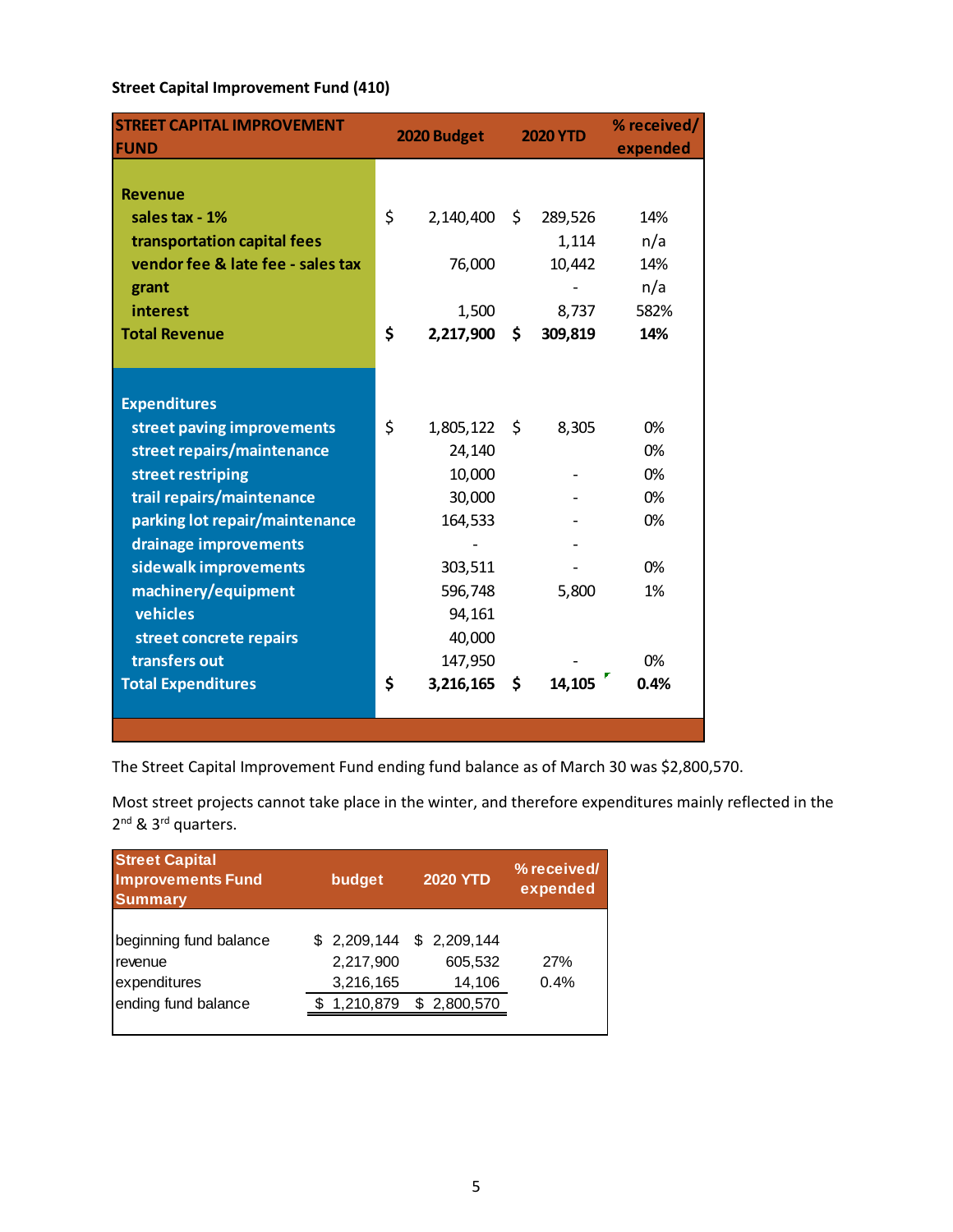| <b>STORMWATER MANAGEMENT</b><br><b>FUND</b>                                                                                |                | 2020 Budget                         |                | <b>2020 YTD</b>                  | % received/<br>expended          |
|----------------------------------------------------------------------------------------------------------------------------|----------------|-------------------------------------|----------------|----------------------------------|----------------------------------|
| <b>Revenue</b><br>drainage user charges<br>drainage capital impact fees<br>interest<br>transfer in<br><b>Total Revenue</b> | \$<br>\$       | 135,000<br>16,600<br>500<br>152,100 | -\$<br>\$      | 27,138<br>3,456<br>928<br>31,521 | 20%<br>21%<br>186%<br>n/a<br>21% |
| <b>Expenditures</b><br>debt service<br>transfers out - to GF<br>drainage improvements<br><b>Total Expenditures</b>         | \$<br>\$<br>\$ | 147,950<br>149,072<br>297,022       | \$<br>\$<br>-S |                                  | 0%<br>v<br>0%                    |

### **STORMWATER MANAGEMENT FUND (FORMERLY DRAINAGE DEBT SERVICE FUND) (420)**

The Stormwater Management Fund ending fund balance as of March 31 was \$212,893.

| <b>Stormwater Management</b><br><b>Fund Summary</b>                      |   | budget                                 |         | <b>2020 YTD</b>              | % received/<br>expended |
|--------------------------------------------------------------------------|---|----------------------------------------|---------|------------------------------|-------------------------|
| beginning fund balance<br>revenue<br>expenditures<br>ending fund balance | S | 149,851<br>152,100<br>297,022<br>4.929 | S<br>\$ | 149.851<br>63,042<br>212,893 | 41%<br>$0\%$            |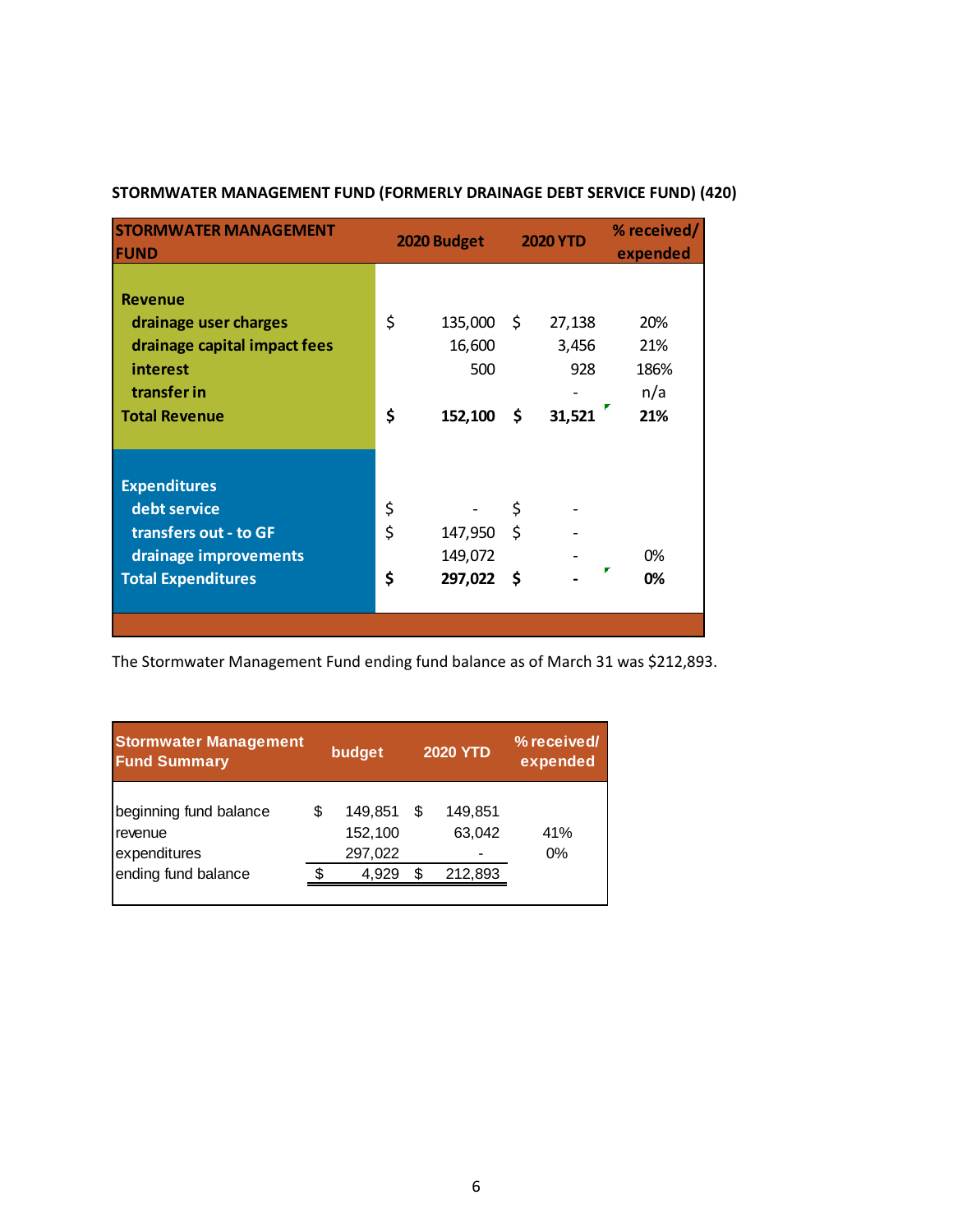# **Water Utility Fund (510)**

| <b>WATER UTILITY FUND</b>           | 2020 Budget |            | <b>2020 YTD</b> |         | % received/<br>expended |
|-------------------------------------|-------------|------------|-----------------|---------|-------------------------|
|                                     |             |            |                 |         |                         |
| <b>Revenue</b>                      |             |            |                 |         |                         |
| water operations                    | \$          | 1,773,100  | \$              | 286,226 | 16%                     |
| investment income                   | \$          | 65,000     | \$              | 17,392  | 27%                     |
| charges for services - capital      |             | 398,900    |                 | 65,781  | 16%                     |
| investment income                   |             | 1,530      |                 |         | 0%                      |
| charges for services - water rights |             | 10,400     |                 | 766     | 7%                      |
| investment income                   |             | 301        |                 |         | 0%                      |
| <b>Total Revenue</b>                | \$          | 2,249,231  | \$              | 369,400 | 16%                     |
|                                     |             |            |                 |         |                         |
|                                     |             |            |                 |         |                         |
| <b>Expenditures</b>                 |             |            |                 |         |                         |
| administration                      | \$          | 138,047 \$ |                 | 10,318  | 7%                      |
| operating expenses                  | \$          | 111,309    | \$              | 6,463   |                         |
| water treatment operations          |             | 293,400    |                 | 60,776  | 21%                     |
| operating expenses - treatment      |             | 511,000    |                 | 76,140  |                         |
| field services                      |             | 292,407    |                 | 39,851  | 14%                     |
| utility billing/customer service    |             | 98,878     |                 | 17,181  | 17%                     |
| capital outlay                      |             | 1,751,000  |                 | 33,795  | 2%                      |
| transfers out to GF                 |             | 193,717    |                 | 48,479  | 25%                     |
| debt service                        |             | 143,099    |                 | 29,655  | 21%                     |
| water rights                        |             | 18,000     |                 | 85,000  | 472%                    |
| <b>Total Expenditures</b>           | \$          | 3,550,857  | \$              | 407,658 | 11%                     |
|                                     |             |            |                 |         |                         |
|                                     |             |            |                 |         |                         |

The Water Utility Fund ending fund balance as of March 31 was \$4,414,389.

| <b>Water Utility Fund</b><br><b>Summary</b>                                    | budget                                             | <b>2020 YTD</b>                                     | % received/<br>expended |
|--------------------------------------------------------------------------------|----------------------------------------------------|-----------------------------------------------------|-------------------------|
| beginning funds available<br>revenue<br>expenditures<br>ending funds available | \$4,828,938<br>2,249,231<br>3,550,855<br>3,527,314 | \$4,828,938<br>166,648<br>581,197<br>4,414,389<br>S | 7%<br>16%               |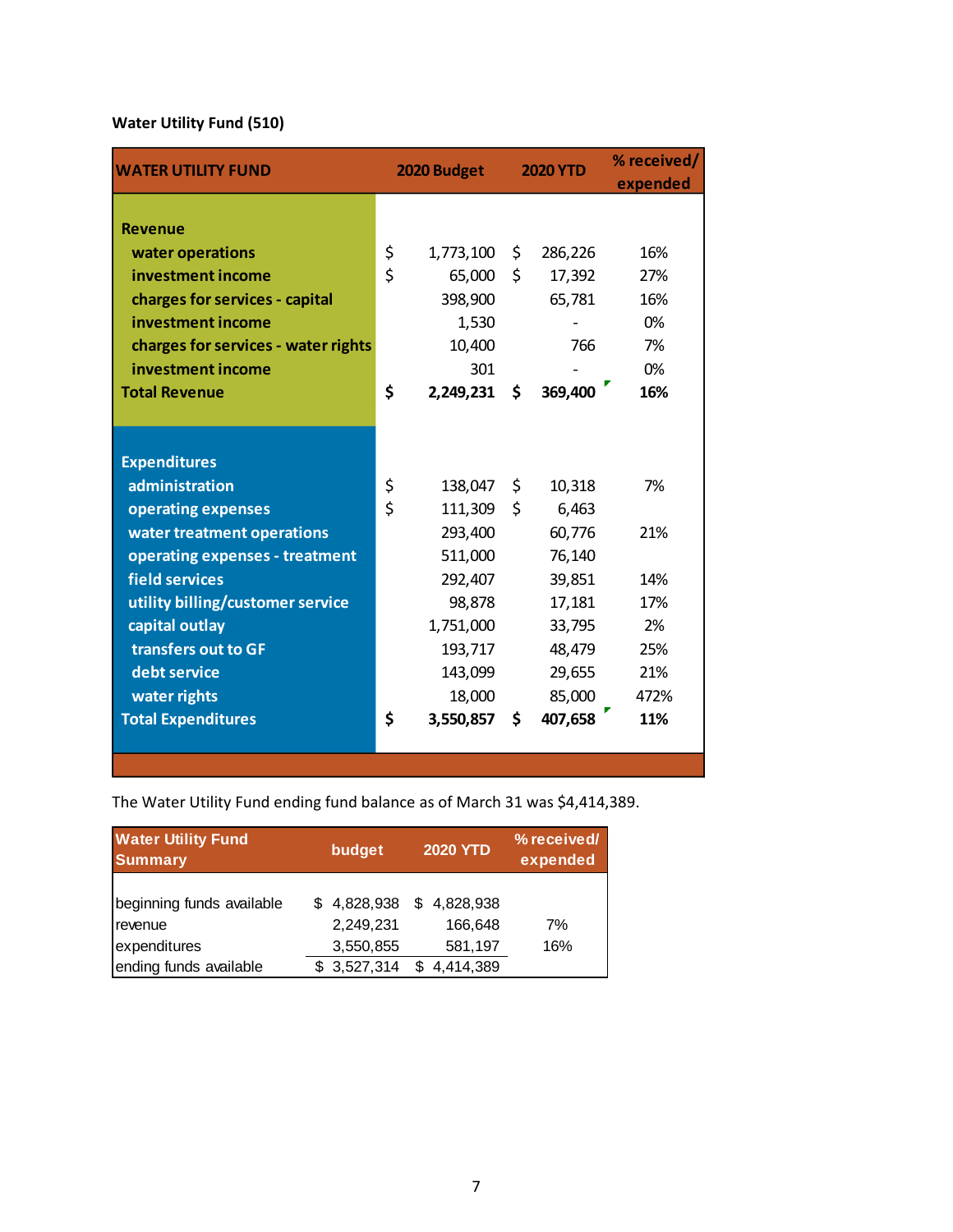# **Wastewater Utility Fund (520)**

The Wastewater Utility Fund ending fund balance as of March 31 was \$4,157,013.

| <b>Wastewater Utility Fund</b><br><b>Summary</b>                              | budget |                                                       |         | <b>2020 YTD</b>                              | % received/<br>expended |
|-------------------------------------------------------------------------------|--------|-------------------------------------------------------|---------|----------------------------------------------|-------------------------|
| beginning funds available<br>revenue<br>expenditures<br>ending fund available |        | \$4,049,354<br>1,924,096<br>2,186,917<br>\$ 3,786,533 | \$<br>S | 4,049,354<br>457,232<br>349,572<br>4,157,013 | 24%<br>16%              |

| <b>WASTEWATER UTILITY FUND</b>   | 2020 Budget |            | <b>2020 YTD</b> |             | % received/<br>expended |
|----------------------------------|-------------|------------|-----------------|-------------|-------------------------|
|                                  |             |            |                 |             |                         |
| <b>Revenue</b>                   |             |            |                 |             |                         |
| wastewater operations + interest | \$          | 1,139,014  | S.              | 245,828     | 22%                     |
| wastewater capital + interest    |             | 785,082    |                 | 147,584     | 19%                     |
| <b>Total Revenue</b>             | \$          | 1,924,096  | \$              | 393,412     | 20%                     |
|                                  |             |            |                 |             |                         |
|                                  |             |            |                 |             |                         |
| <b>Expenditures</b>              |             |            |                 |             |                         |
| administration + operating       | Ś           | 156,074 \$ |                 | 21,319      | 14%                     |
| wastewater treatment operations  |             | 691,787    |                 | 139,227     | 20%                     |
| field services                   |             | 145,090    |                 | 29,733      | 20%                     |
| utility billing/customer service |             | 40,554     |                 | 8,843       | 22%                     |
| capital outlay                   |             |            |                 |             |                         |
| treatment plant improvements     |             | 81,000     |                 | 128,652     | 159%                    |
| machinery/equipment              |             | 52,000     |                 | 25,755      | 50%                     |
| debt service                     |             | 859,163    |                 | 620,699     | 72%                     |
| transfers out to GF              |             | 163,249    |                 | 40,812      | 25%                     |
| <b>Total Expenditures</b>        | \$          | 2,188,917  |                 | \$1,015,040 | 46%                     |
|                                  |             |            |                 |             |                         |
|                                  |             |            |                 |             |                         |